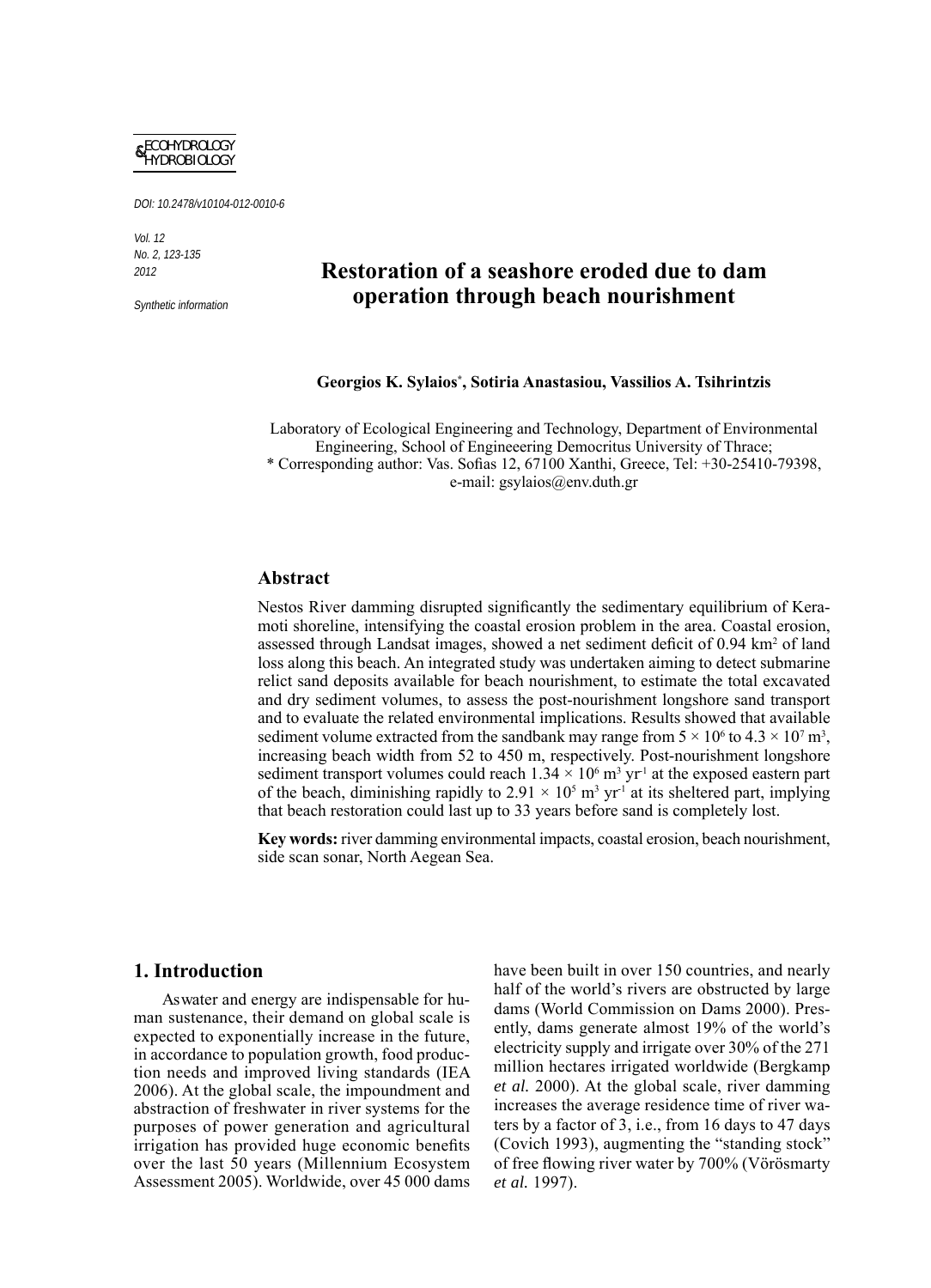Even though large dams seem to offer tremendous economic benefits, their environmental and social costs have been poorly accounted for, so that the wider long-term profitability of these structures remains elusive (World Commission on Dams 2000). On the one hand, the construction of large dams reduces the threat of devastation from extreme floods. However, on the other hand, large dams change watershed hydrology and impact the biosphere, creating a completely different hydrologic, sediment and ecologic regime with more severe alterations at the downstream part of the watershed, affecting the main river channel and delta, and the broader coastal zone and coastal ecosystem (Postel, Richter 2003; Ligon *et al.* 1995; Poff, Hart 2002; Grant *et al.* 2003).

One of the major environmental implications at the downstream part of the watershed, associated with river damming, is the reduction of sediment loads at the deltaic and coastal zone areas, resulting in the alteration of coastal sedimentary budget and the occurrence of coastal erosion (Graf 2006; Kummu, Varis 2007; Walling 2008). Thus, beach stabilization measures are necessary in several erosion-prone areas.

Beach stabilization measures can be divided into two broad categories: rigid and non-rigid (U.S. Army Corps of Engineers 1984), with the former involving the emplacement of seawalls, breakwaters, jetties and groins, and the latter beach nourishment and dune restoration actions (Leatherman 1996). Beach nourishment has recently become a more popular solution to beach erosion problems, mostly because this approach has the lesser environmental impact on the overall ecology and aesthetics of the area, compared to the others. Beach nourishment is defined as 'the process of mechanically or hydraulically placing sand directly on an eroding shore to restore it, and subsequently maintain, an adequate protective or desired recreational beach' (U.S. Army Corps of Engineers 1984). Beach nourishment gives rise to smaller changes in the dynamics of both sediment and water, thus, a natural equilibrium may be sooner and easier reached, staying in effect for a longer time (Peterson *et al.* 2000). The soft interface of the sandy beach is preserved for recreational uses, while storm protection can be gained provided that adequate sand quantities are available. Possible problems involve the higher costs derived by the need for replenishment every few years, together with the dredging and placement of sand procedures.

Almost 15 years after the construction and operation of the two large hydropower dams (Thissavros and Platanovrisi, located 70 km upstream of river mouth), and approximately 50 years after the operation of the irrigation dam and system at Toxotes (located 25 km upstream of river mouth), the environmental consequences at the deltaic and coastal area of Nestos River (Northern Greece) are evident. The application of specific eco-hydrologic concepts in the coastal area is presented here, which aims to mitigate the imposed environmental effects.

These impacts are particularly important for the valued ecological resources of the area, as Nestos River Delta and its adjacent wetlands system is included in the Ramsar Convention as an internationally important wetland complex (Gerakis, Kalburtji 1998). Nestos River Delta hosts a great variety of priority habitats and species, some of which are the most important in the Mediterranean zone, as the *Poseidonia oceanica* beds at the coastal zone, coastal lagoons and salt marshes with *Salicornia europea*  and *Sarcocornetea fruticosa*, the Mediterranean salt meadows *Juncetalia maritimae* and *Limonietalia* and finally the coastal white dunes with *Ammophila arenaria* (Gerakis 1992)*.* Moreover, erosion impact on lagoon barrier spits has occasionally led to seaside over-wash and breaching, especially due to southern storm waves, increasing the salinity of the system and disrupting its natural ecological functioning (Xeidakis *et al*. 2010a).

To mitigate the erosion effects, a beach nourishment study for Keramoti shoreline was undertaken aiming to identify areas of offshore relict sand deposits of adequate volume, and determine the potential beach nourishment length that could be reached for various dredging levels. Relict sands are non-diagenized sedimentary deposits mostly located along the continental shelf at variable depths (Nonnis *et al*. 2011). Their basic characteristic is that they contain most probably large amounts of sediments that are similar, in terms of grain size and geotechnical characteristics, to the current beach sediments. The use of relict sand deposits in beach nourishment projects could be economically advantageous, especially when large sediment volumes are being used. The removal of these sediments, especially when occurring at high depths, does not interfere with coastal dynamics and the associated wave and currents regime (La Porta *et al*. 2009). However, relict sand dredging may have significant physical and biological effects on the marine environment, disturbing macro-zoobenthic assemblages and increasing local turbidity, thus affecting adversely the sensitive Mediterranean habitats (Simonini *et al*. 2007).

The present paper presents the methodology followed a) to explore relict sand deposits offshore of Keramoti shoreline (Nestos River Delta), b) to assess beach fill volumes in relation to relict sand deposit dredging depth, c) to estimate the postnourishment beach morphometric change, in terms of beach widening and profile analysis, and d) to address the environmental and ecological effects related to relict sand dredging. It is the first time that a similar work has been undertaken in Greece.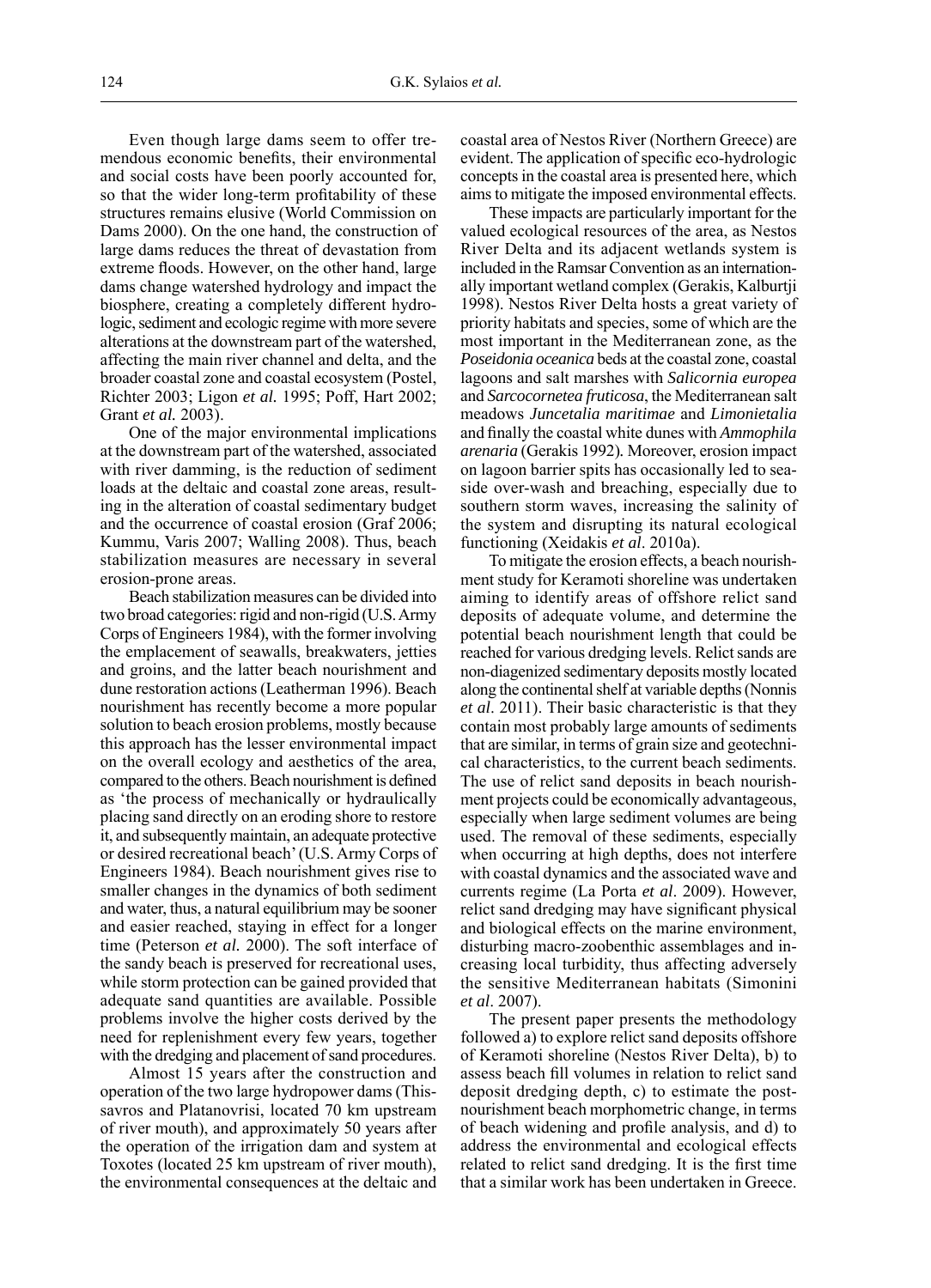# **2. Materials and methods**

### *2.1. Study site description*

Nestos/Mesta River is one of the 71 internationally shared river catchments of Europe draining an area of 5479 km², of which 2768 km2 (or 49.34% of the total basin) belong to Bulgaria, while 2843 km2 (or 50.66% of the total basin) is located in Greece (Ganoulis *et al.* 2008). In the early 1990s, two large hydropower dams (Thyssavros and Platanovrisi) were constructed in the Greek part of Nestos river course (170 m and 95 m in height, respectively), altering the hydrology, hydrochemistry and hydromorphology of the river (Sylaios *et al.* 2010). The river had a pre-damming mean annual discharge of  $39 \,\mathrm{m^3\,s^1}$ , reduced presently to  $17 \,\mathrm{m^3\,s^1}$ , as recorded downstream of the dams, in direct dependence on power energy demand (Koutroumanidis *et al.* 2009).

Nestos River mouth and coastline belong to the East Macedonia – Thrace coastline, being part of the Thracian Sea continental shelf. The area represents the eastern outmost of Kavala Gulf, the second in size semi-enclosed water body of the Thracian Sea and the North Aegean continental shelf. The coastline area situated to the west of Nestos River mouth, where a series of coastal lagoons and the sandy headland of Keramoti develop, appears as the zone with the highest present and future erosion vulnerability (Fig. 1).

The erosion rate of the area varies considerably in the alongshore direction, ranging between a few centimetres up to 25 m per year (Xeidakis, Delimani 1999). Such phenomenon has been attributed to the entrenchment of Nestos River course along its delta and the construction of an extensive irrigation system during the early 1950s (Xeidakis, Delimani 1999). This intervention increased the velocity of water flow at the mouth and reinforced the offshore spread of sediments, contributing mostly to shoreline accretion (by approximately 76%) and to a lesser degree to erosion (Xeidakis *et al.* 2010b). In parallel, the two large dams constructed in Nestos River during the early 1990s have significantly decreased the terrestrial sediment transport through the river to the coast, thus increasing the coastal erosion risk. This reduction has been estimated to approximately 60% of the historic sediment supply to the delta, with most sediments being entrapped in these two reservoirs (Hrissanthou 1999). Recent estimates increase the rate of sediment yield reduction due to dam construction to 84% (Andredaki *et al*. 2008). Aerial image comparison before and after dam construction revealed that only 39% of the delta and the adjacent coastline have been accreted while the remaining 61% has been eroded (Xediakis *et al*. 2010b). Finally, the location of the study area along the northern coastline of the Aegean Sea, with a long fetch of the order of hundreds of kilometres, favours the development and progress of southern swells, contributing to the cross-shore sediment transport. The presence of Keramoti – Thassos Passage, enhances coastal velocities, producing current speeds up to  $1.2 \text{ m s}^{-1}$ , resulting in further erosion through alongshore sediment transport. On the other hand, the presence of Thassos Island causes alongshore variation in the erosion intensity rates, due to alterations from the exposed, long-fetch, highly energetic coastline parts to low-fetch and 'sheltered' parts. Coastal erosion has been also affected by the construction of small ports and other similar structures which alter the sediment transport along the coastline.

Landsat imagery provided evidence for coastline erosion in the study area. As shown in Fig. 2, Keramoti coastline has suffered from significant



**Fig. 1.** Location map of the study area.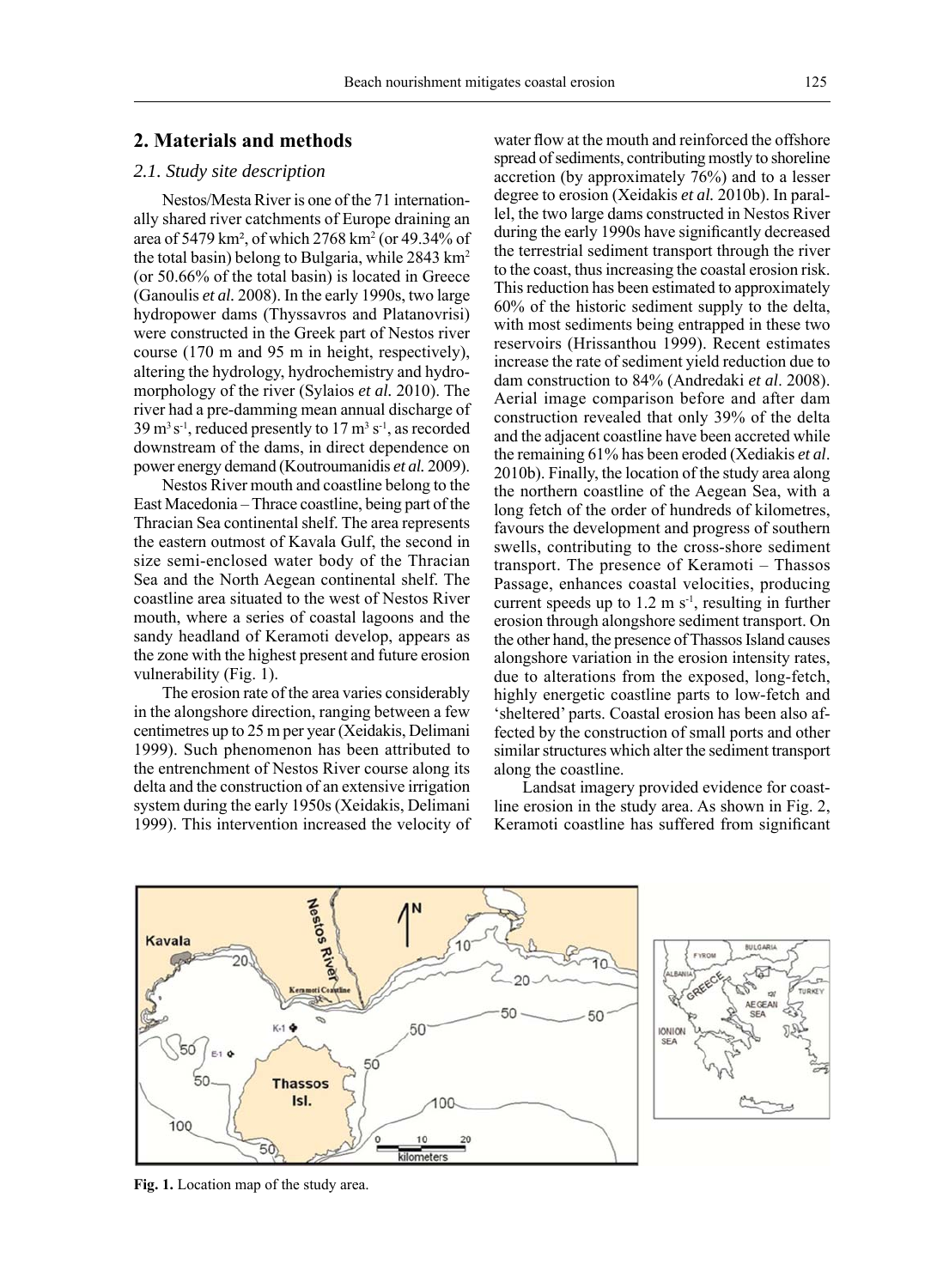erosion, for the period 1982-2001. Significant erosion is observed in the first 2 km of the coastline western of Nestos River mouth, with a diminishing erosion trend up to the next 12 km of the coastline. In Keramoti Bay, the sandbar evolving westwards appears as a deposition area, receiving significant parts of the eroded material transported westwards by the alongshore currents. Significant erosion is also observed at the westward end of Keramoti Bay, about 4 km from the end of the studied coastline. Based on these images, Tsihrintzis *et al*. (2008) estimated for the examined coastline length of 21.22 km, over the 1982-2001 period, a total erosion area of 1.16 km2 and an accretion area of  $0.22 \text{ km}^2$ , indicating the net sediment deficit.

#### *2.2. Broader geological setting*

Over the recent geological evolution, the coastline along the Thracian Sea continental shelf progressively retired approximately 16 000 years ago, and the sedimentation of coarse-grained terrestrial deposits (shingles, gravels and sands) took place, transported to the area by local rivers and torrents (van Andel, Lianos 1984). The sea level was stabilized approximately 7000 years ago, allowing marine sedimentation to commence, leading to the settlement of fine-grained sediments (clays, silts, fine sands), distributed in the area under the action of coastal currents and waves (Ruddiman, Duplessey 1985). By this process, small channels and riparian watercourses were covered by sediments, while the alluvial deposits of River Nestos covered its old watercourse, shifting the river eastwards. Surface sediments are dominated by sands and silty sands, occurring extensively at the western coast of Thassos Island and the vicinity of Nestos River mouth. These sediments form relict sand deposits having similar geotechnical characteristics to the sediments of presently eroded Keramoti beach. Stratigraphic examination in the area was limited; however, two 20 m deep boreholes (E-1 and K-1, Fig. 1), indicate a sequence of silty sands, fine silty sands and sandy silts. Sedimentary succession also presents the absence of coarse-grained layers, i.e., gravels and pebbles, deposited near the sea bottom surface.

#### *2.3. Seafl oor mapping methodology*

Seafloor mapping included the use of swath sonar (side-scan and bathymetric) systems, towed by and mounted on the research vessel, respectively. The Simrad ES60 high-resolution single-beam bathymetry measurement system, interfaced with the OLEX 3D software were used to obtain the updated broad-scale physical characterization of the surface sediments covering the study area. The system utilizes a narrow-beam (3°), 200-kHz transducer, able to produce a continuous analogue record of the bottom, and transmits approximately 5 digital depth values per second. Within OLEX 3D software, the time-tagged position and depth data were merged to create continuous depth records along the actual survey track. These records were viewed in real-time to ensure adequate coverage of the survey area.



**Fig. 2.** LandSat imagery for the study area obtained in 2001, illustrating the digitized 1982 coastline (red line).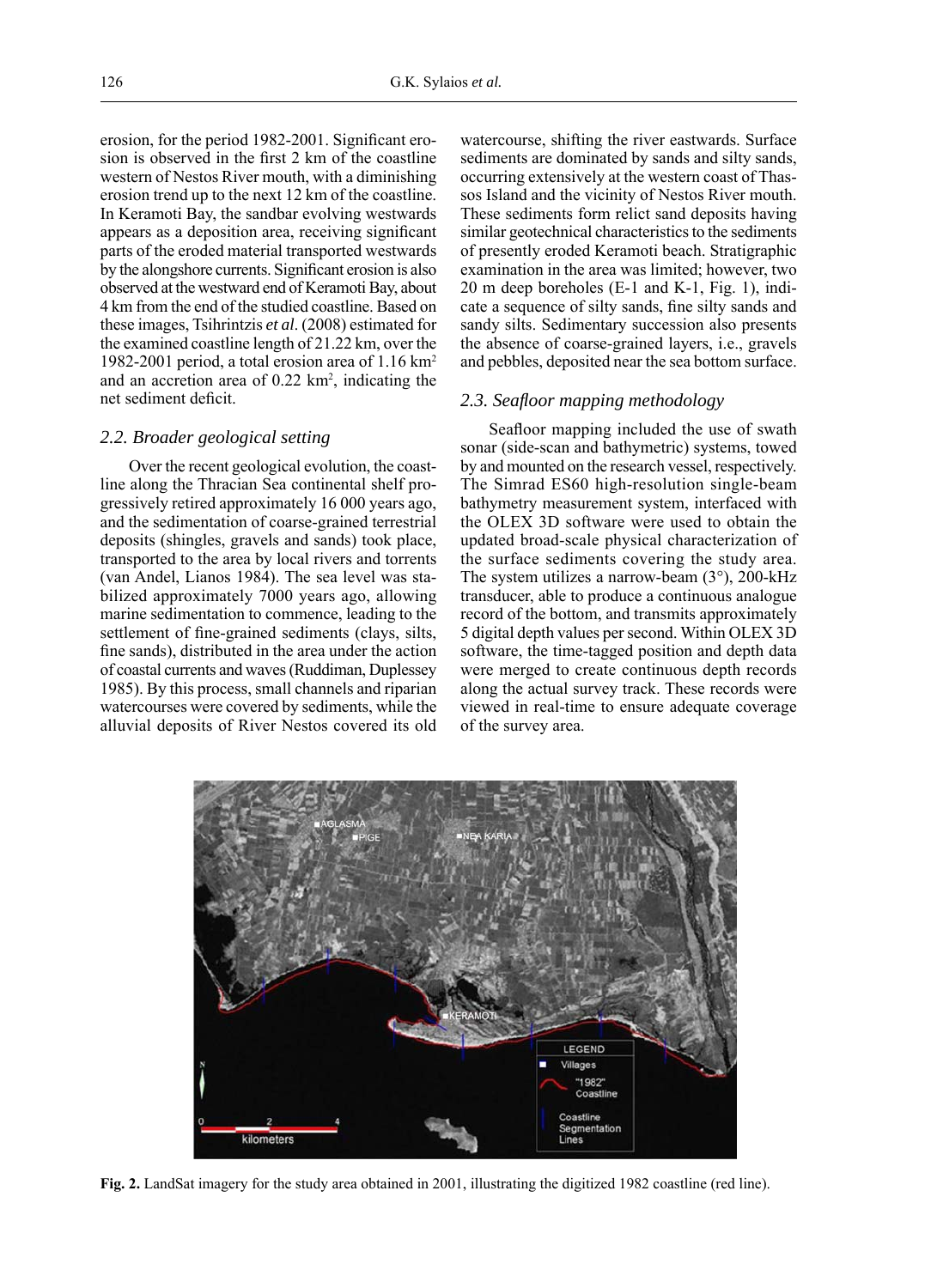The broad-scale surface sediments characterization was performed using a high resolution C-Max CM2 Side Scan Sonar, providing digital side-scan sonar imagery. The system allowed the user to operate it under dual acoustic signal frequencies, at 325 KHz and 100 KHz. Therefore, lateral resolution depended on acoustic signal frequency, defined as 78 mm (at 325 KHz) and 156 mm (at 100 KHz). Similarly, the range of the signal from towfish in the port and starboard direction varied according to the selected frequency, from 150 m (at 325 KHz) and 500 m (at 100 KHz). The beam angle at the horizontal level ranged from 0.3° to 1°, depending on operational frequency (at 325 KHz and 100 KHz, respectively).

Overall, an area of 42.34 km<sup>2</sup> was surveyed by both systems at the southern part of Nestos River mouth (Fig. 3). Most of the surveys were conducted using the low frequency beam, and only  $4.4 \text{ km}^2$ , representing the area of recorded sand deposits, were surveyed using the high frequency beam. In parallel, 14 surface sediment samples were collected along the side scan sonar survey lines using a KC Denmark van Veen stainless steel grab  $(20 \times 20 \text{ cm})$ , aiming to compare the side scan sonar imagery results with the sediments from several points (Fig. 3). Samples were stored in plastic bags on board at 0°C temperature and at the laboratory at -28°C. Wet sieving was used for the textural analysis of sediment samples (% of sand, silt and clay).

# *2.4. Beach nourishment width and volume estimations*

Determination of the alongshore nourished beach length and the beach fill volume are particu-



**Fig. 3.** Sea bottom coverage using bathymetric and side scan sonar systems. Points represent van Veen surface sediment samples.

larly important for beach nourishment operations (Jackson  $et$   $al.$  2010). The length of beach fill influences the rate of sediment loss after project completion, as the newly nourished shoreline equilibrates to the wave regime, while cross-shore volume per unit length determines the design form of the nourished beach, estimating the berm elevation and width and the closure depth of the system (Dean 2002).

The sediment volume excavated from the sandbank at various depths was determined through a detailed GIS model of sea bottom, based on bathymetric and side scan sonar records. Based on these calculations, the nourished dry beach width  $\Delta v_0$ [m] and the nourished volume density per unit of beach length V  $[m^3 m^1]$  were estimated following Dean (2002):

$$
\Delta y_0 = \frac{V}{(h_* + B)}\tag{1}
$$

where  $h_*$  is the so-called "depth of closure" or "depth of effective motion" [m], i.e., the seaward limit of the effective seasonal profile fluctuations, and B is the berm height  $(= 0.8 \text{ m}$  for Keramoti shoreline). The approximation for the depth of closure was determined based on the incident wave characteristics (Dean 2002):

$$
h_* = 2.28 \, H_e - 68.5 \left(\frac{H_e^2}{gT_e^2}\right) \tag{2}
$$

in which  $T_e$  [s] is the wave period associated with the effective significant wave height  $H<sub>a</sub>$  [m], defined as that which is exceeded only 0.14% of the time. He may be approximated using the annual mean significant wave height  $H$  [m] and the standard deviation in wave height  $\sigma_H$  [m], as follows (Dean 2002):

$$
H_e = \overline{H} + 5.6 \,\sigma_H \tag{3}
$$

Beach widening through nourishment has been developed by utilizing equilibrium profile concepts. The volume placed per unit of shoreline length,  $V_1$  $[m<sup>3</sup>m<sup>-1</sup>]$ , associated with a shoreline advancement of  $\Delta y_0$  is given by (Dean 2002):

$$
\frac{V_1}{BW_*} = \frac{\Delta y_0}{W_*} + \frac{3}{5} \left( \frac{h_*}{B} \right) \left\{ \left[ \frac{\Delta y_0}{W_*} + \left( \frac{A_N}{A_F} \right)^{3/2} \right]^{5/3} - \left( \frac{A_N}{A_F} \right)^{3/2} \right\} (4)
$$

where B is the berm height [m] of the beach profile (=  $0.8$  m for Keramoti beach),  $h_*$  is the closure depth  $[m]$ ,  $W_*$  is the offshore distance associated to the closure depth  $[m]$ ,  $\Delta y_0$  is the dry beach width increase due to nourishment [m], and parameters  $A_N$  and  $A_F$  [m<sup>1/3</sup>] are profile scale parameters ('N' refers to the native beach profile and 'F' to the filled beach profile) connecting profile depth and horizontal distance by  $h_{N,F} = A_{N,F} y^{2/3}$ .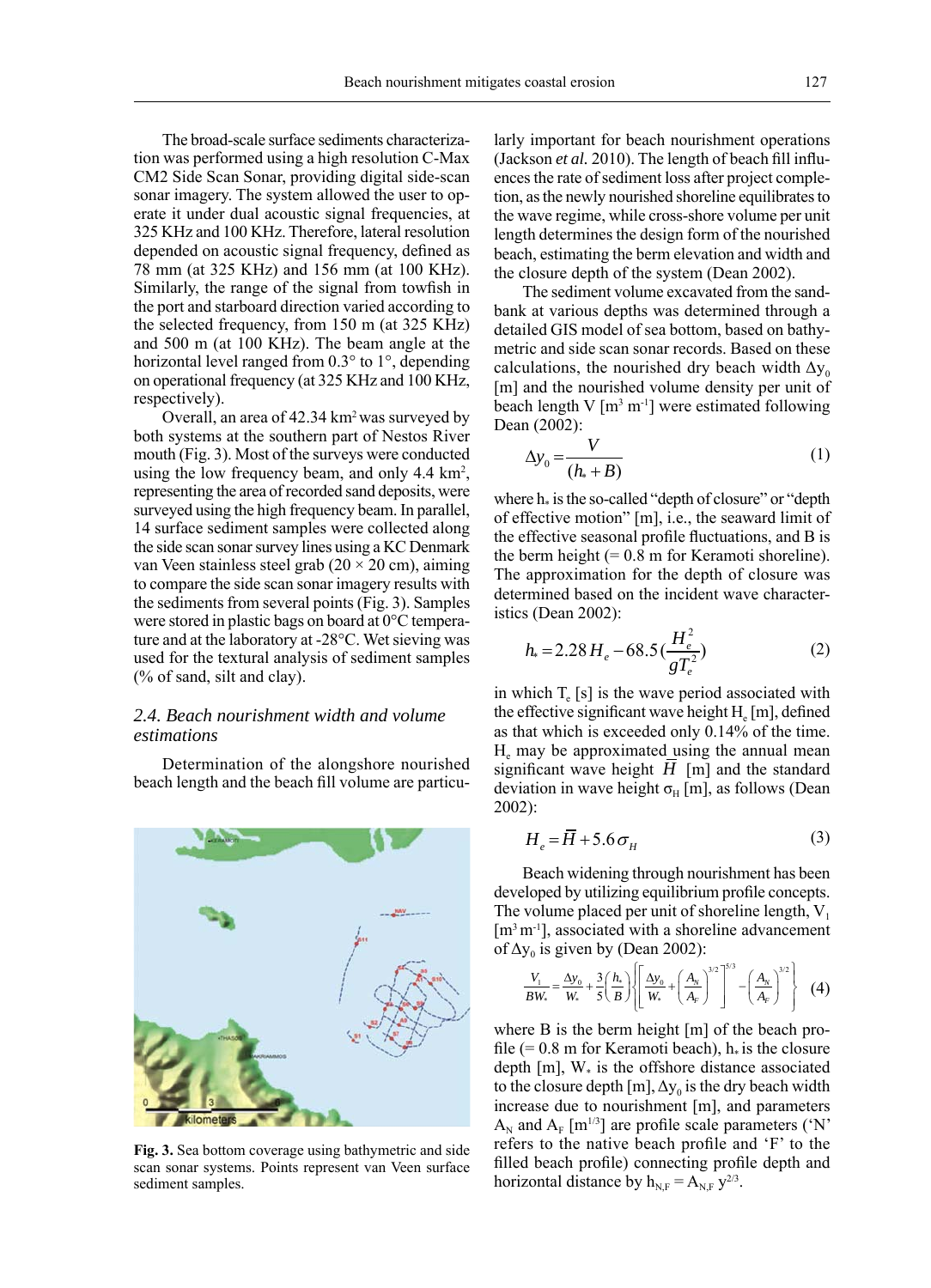# *2.5. Post-nourishment longshore sediment transport*

After nourishment, sand material is expected to spread out along the shoreline, enriching with sand the adjacent beaches. Sand spreading determines the beach nourishment volumetric performance and is related to the longshore sediment transport Q. The longshore sediment transport is defined by the CERC formula (U.S. Army Corps of Engineers 1984) as:

$$
Q = \mathbf{K} \left( \frac{\rho \sqrt{g}}{16 \kappa^{1/2} (\rho_s - \rho)(1-n)} \right) H_b^{5/2} \sin(2\alpha_b) \quad (5)
$$

where 'b' denotes breaking zone conditions, K is a dimensionless coefficient related to the beach mean sediment grain size ( $\approx$  0.23),  $\rho_s$  is the quartz sand density ( $\approx$  2 650 kg m<sup>-3</sup>),  $\rho$  is the sea water density  $(≈ 1 025 kg m<sup>-3</sup>)$ , n is sediment porosity (≈ 0.4), κ is the breaker index ratio ( $\approx$  0.8), H<sub>b</sub> is the breaking significant wave height, and  $\alpha_b$  the azimuth of the incident waves orthogonals.

Data on the wave characteristics along the breaking zone of Keramoti shoreline were supplied by a nearshore third-generation wave model (SWAN) applied at pre- and post-nourishment conditions (Anastasiou, Sylaios 2012). These data consisted of the breaking wave height and direction for the dominant incident waves.

# **3. Results and discussion**

#### *3.1. Sea bottom classifi cation*

Sounding analysis was achieved mainly visually, and secondarily, using computational tools to test the safety of the extracted conclusions. The final aim of this analysis was the development of a sea bottom classification map, grouping areas of sounding mosaic showing similar acoustic character. Among the soundings of the present study, four main acoustic types were recognized (Table I). Acoustic type recognition was made based on criteria such as the acoustic reverberation, textural characteristics and other structural elements observed on a broader scale. During sounding analysis, approximately 1/3 of their band width of the signal was ignored, as this signal was strongly influenced by its multiple reflections on sea bottom and sea surface. The ratio between the first and second signal reflection was used as a differentiation criterion for the various sea bed types, according to the methodology of Roxanne echosounder.

Figure 4 presents the classification map of the various acoustic types recorded in the area of interest. The bottom sediment sampling points using the van Veen bottom sampler also appear in this map. Figure 5 illustrates the comparison of the side scan sonar imagery and the collected sediment samples. The results of the side scan imagery agree with that of sediment samples, illustrating coarse sand of biogenic origin.

# *3.2. OLEX scan results*

Figure 6a presents sea bottom bathymetry of the studied area. The combined bathymetric and GPS datasets were imported on an ArcGIS system for further processing and manipulation (Fig. 6b). Three-dimensional views of the area's sea bottom were extracted from both systems revealing the presence of a sandbank (Fig. 6c).

#### *3.3. Bottom sediment grain size analysis*

Sediment samples were obtained from each sampling station over the examined sandbank aiming to determine the sediment characteristics of the area. Cumulative occurrence percentage curves for each sampling station were produced (Fig. 7). It occurs that the finer sediments appear in stations S4 and S7, with mean diameters  $D_{50} = 0.228$  mm and  $D_{50}$  = 0.225 mm, respectively. These stations are located at the northern and southern boundaries of the sandbank, with sediments classified as finegrained sand. Stations S10 and S8, located at the

| Sea bottom<br>type | <b>Characteristics</b>                                                               | <b>Comments</b>                                                                                                                                   |
|--------------------|--------------------------------------------------------------------------------------|---------------------------------------------------------------------------------------------------------------------------------------------------|
| A                  | Acoustic reverberation: relatively high;<br>Texture: high entropy, high homogeneity. | Hard sediment with micro-structures; possibly coarse to<br>medium grained sand.                                                                   |
|                    | Acoustic reverberation: intermediate;<br>Texture: low entropy, high homogeneity.     | Finer sediments enriched with cohesive clay, sands and<br>biogenic residues.                                                                      |
|                    | Acoustic reverberation: relatively low;<br>Texture: high entropy, low homogeneity.   | Sharp relief with laminar elements. Possibly clay and<br>signs from trawling activity. The material is plastic and<br>fine-grained.               |
|                    | Acoustic reverberation: intermediate;<br>Texture: low entropy high homogeneity.      | Presence of circular hunches of intense reverberation.<br>Similar characteristics to acoustic type 'B' with the<br>presence of biogenic material. |

**Table I.** Sea bottom types and their characteristics.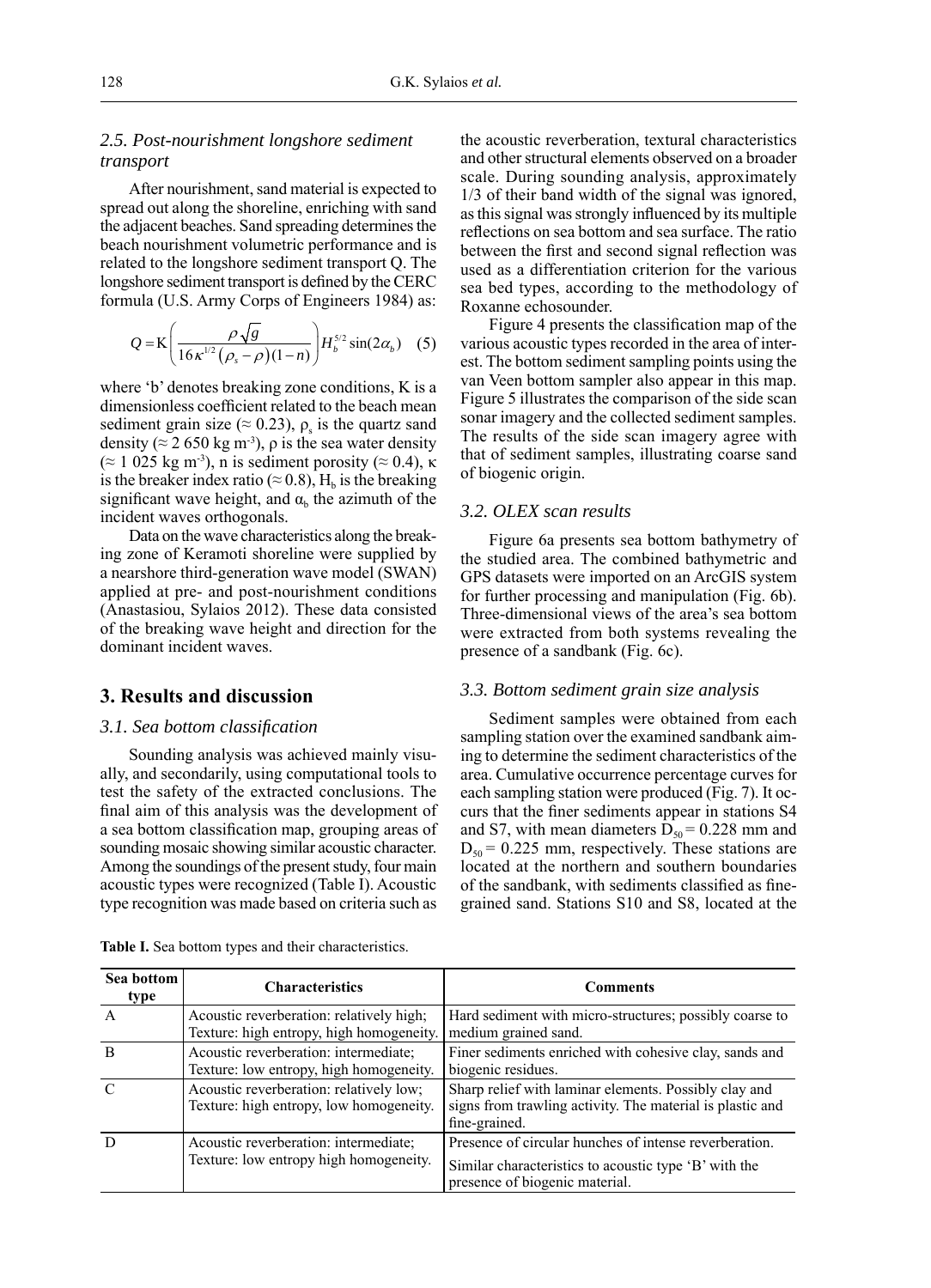

Fig. 4. Classification map of the various acoustic types recorded in the area of interest.



**Fig. 5.** Side scan imagery and sediment sample image for sampling point S2.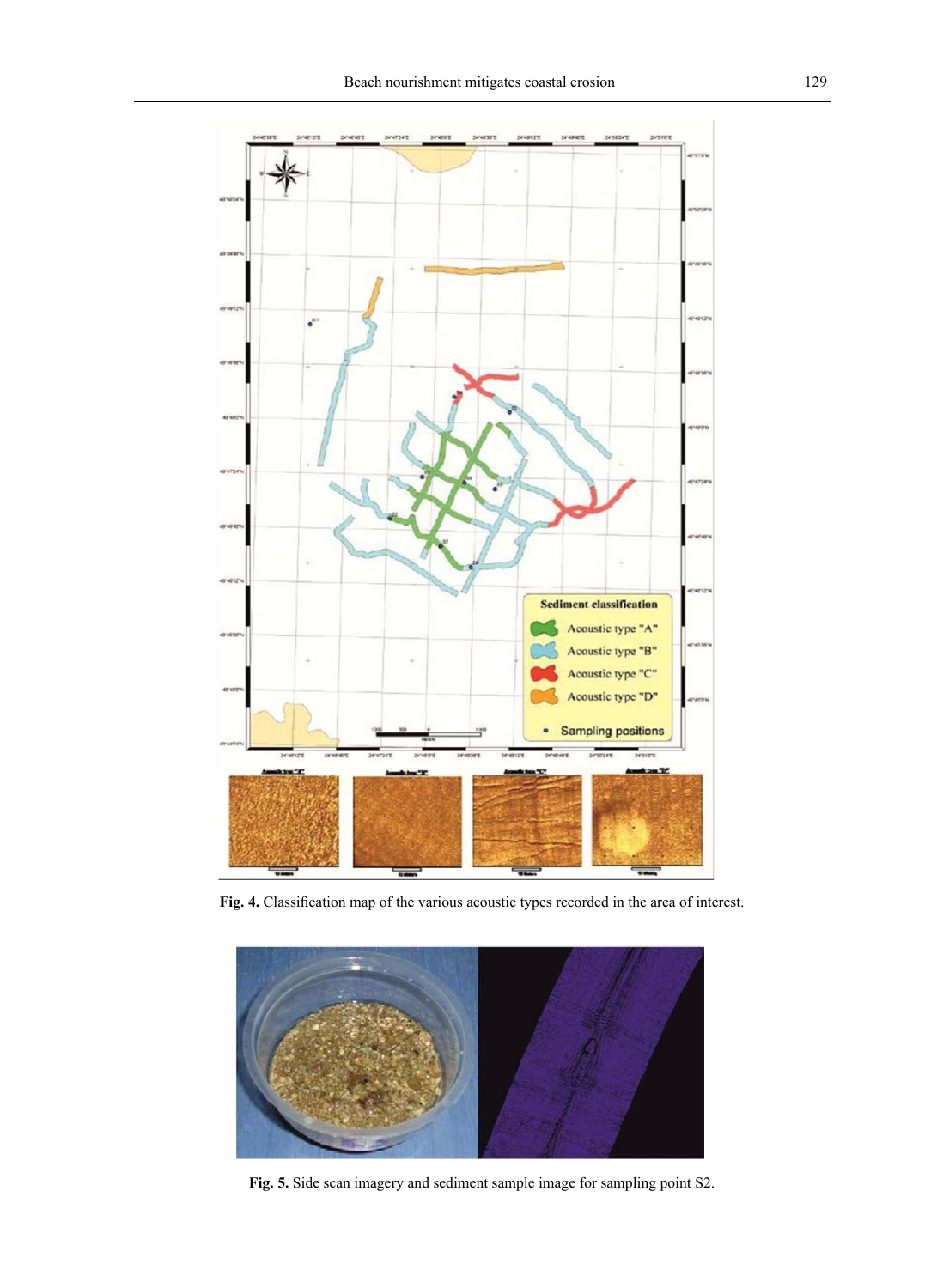north-eastern shallower part of the sandbank, have coarser sediments with mean diameter  $D_{50} = 0.5$  mm and  $D_{50} = 0.445$  mm (medium-grained sand). Stations S4 and S11 have the lower standard deviation of 0.248 mm and 0.223 mm, respectively, and therefore, they are considered as the most homogeneous sediment samples of the area. Similarly, stations S5 and S10 depict the highest kurtosis values ( $K = 1.467$  and 1.443, respectively), indicating that these samples show the highest deviation from the normal grain size distribution, while S7 has almost normal grain size distribution  $(K = 0.994)$ .

# *3.4. Beach profi le analysis*

In order to estimate the beach nourishment volume per unit length and the nourished beach width,



**Fig. 6.** a) Contours of sea bottom bathymetry and survey lines in the area of interest, b) Contours of sea bottom bathymetry produced using ArcGIS, and c) threedimensional view of the sandbank.

the sediment volume excavated from the sandbank at several depths was calculated. The results are shown in Fig. 8. The sediment volume excavated from the sandbank could range between  $5 \times 10^6$  m<sup>3</sup> for excavation up to 26 m depth and  $4.3 \times 10^7$  m<sup>3</sup> for excavation up to 30 m depth.

Wave data from the study area, collected by an upward-facing ADCP deployed near the project area at a depth of 22 m for years 2007 and 2008 (Sylaios *et al.* 2008), provided the following values:  $\overline{H}$  = 0.73 m,  $\sigma_{\text{H}}$  = 0.15 m and T<sub>e</sub> = 6.7 s. Following eq.  $(3)$ , it results that the effective significant wave height  $H<sub>e</sub>$  is 1.57 m, while substituting this value to eq. (2) it occurs that the closure depth of the area  $h_*$  is 3.2 m.

Beach profile analysis for Keramoti shoreline indicated that the profile scale parameters  $A_N$  for the native beach profile and  $A_F$  for the filled beach profile obtain the values  $0.035$  m<sup>1/3</sup> and  $0.14$  m<sup>1/3</sup>, respectively. Since the ratio  $A_F / A_N > 1$ , the native and nourished profiles are intersecting, having the general form shown in Figure 9.

Several scenarios were considered according to the selected dredging depth of the sandbank, as shown in Table II. For a total shoreline length of 21.2 km, the volume per unit length, the nourished dry beach width  $\Delta y_0$ , the dry sediment volume placed per unit of shoreline length  $V_1$  and the total dry volume nourished were calculated by solving eq. (1) and (4). Results show that for excavation up to 26 m depth, the sediment volume excavated will be  $5 \times 10^6$  m<sup>3</sup>, which could be used to increase the beach width at the surface by 52 m, corresponding to a nourishment rate of  $63.6 \text{ m}^3$  per meter of shoreline length, and increasing its dry volume by  $1.35 \times 10^6$  m<sup>3</sup>. In case the whole sandbank was dredged (excavation up to 30 m depth), a volume of  $4.3 \times 10^7$  m<sup>3</sup> of sediments will be excavated, which could increase beach width by almost 450 m, or beach volume by  $1140 \text{ m}^3$  per shoreline meter, corresponding to  $2.4 \times 10^7$  m<sup>3</sup> of dry sediments. Based on the sediment losses estimated by the Landsat images, it occurs that approximately 30% of the eroded Kearmoti beach could be restored under scenario 1.

#### *3.5. Post-nourishment sand transport*

SWAN model results of incident wave heights and directions for the most dominant waves reaching the shoreline of interest are shown in Figure 10. The impact of Thassos Island sheltering is rather obvious diminishing the significant wave heights by 47% as moving from Nestos River mouth to Keramoti sand spit. Incident wave angles increase slowly from 111° at Nestos River mouth to 135° at Keramoti sand spit (anti-clockwise from x-positive (easting) axis). Based on SWAN model results,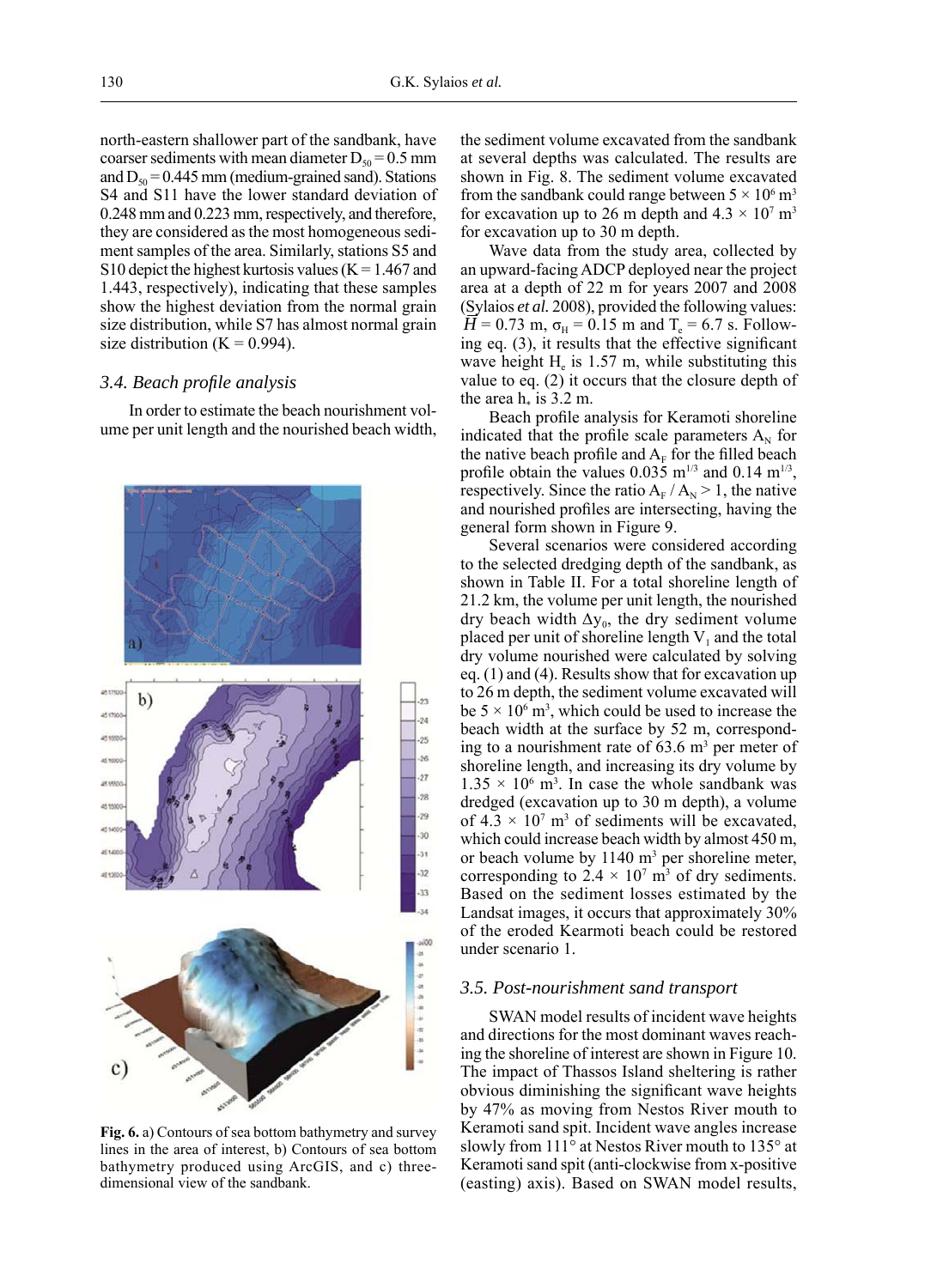the calculated longshore sediment transport (using eq. 5) obtains negative values, implying that sediment is moving westwards. At the highly exposed part of the shoreline, near Nestos River delta, longshore sediment transport reaches  $0.042 \text{ m}^3 \text{ s}^{-1}$ (or  $3.66 \times 10^3$  m<sup>3</sup> d<sup>-1</sup> or  $1.34 \times 10^6$  m<sup>3</sup> yr<sup>-1</sup>), diminishing rapidly westwards to  $0.009 \text{ m}^3 \text{ s}^{-1}$  (or  $7.97 \times 10^2$  m<sup>3</sup> d<sup>-1</sup> or  $2.91 \times 10^5$  m<sup>3</sup> yr<sup>-1</sup>). Based on these model results, for sandbank excavation up to 26 m depth, the nourished sediment will be transported alongshore within 1.8 years, while if

the whole sandbank is dredged, nourished sediment is expected to need approximately 33 years before it is completely spread out.

# *3.6. Environmental and ecological concerns*

The environmental and ecological concerns of beach nourishment using relict sand submarine deposits have been summarised by Nicoletti *et al*. (2006). In this section we discuss them in the context of the studied sandbank and its dredging for



**Fig. 7.** Curves of cumulative occurrence of grain size distribution for all bottom samples.



**Fig. 8.** Estimation of sediment volume excavated from seabed for beach nourishment.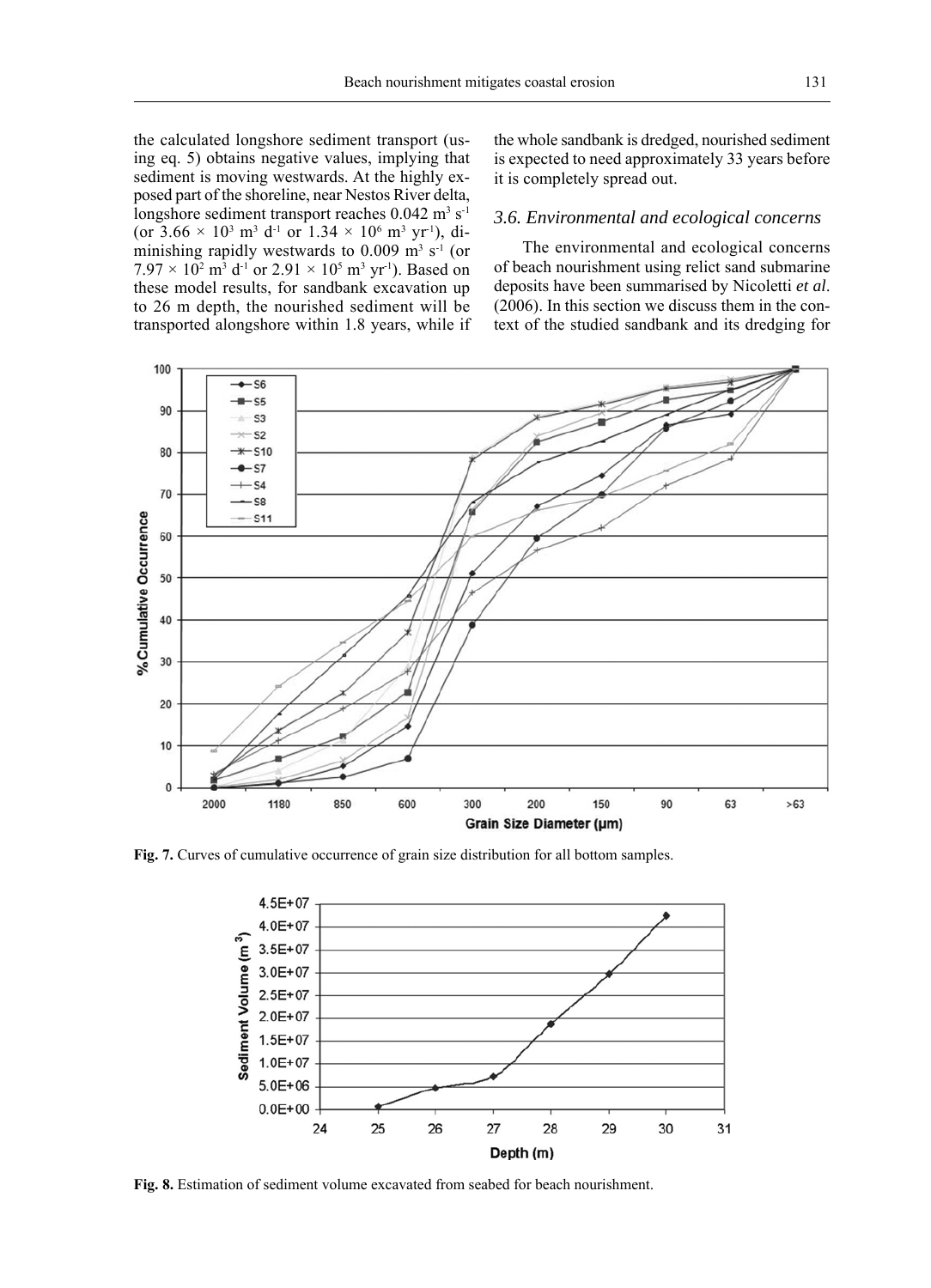

Fig. 9. Intersecting native and nourished beach profiles.

|  | <b>Table II.</b> Estimations of beach nourishment width, volume per shoreline length and total dry sediment volume. |  |  |  |  |
|--|---------------------------------------------------------------------------------------------------------------------|--|--|--|--|
|  |                                                                                                                     |  |  |  |  |

| <b>Maximum</b><br>dredging depth<br>(m) | <b>Dredged</b><br>sediment<br>volume $(m^3)$ | Volume per<br>unit length<br>$(m^3 m^{-1})$ | <b>Nourishment</b><br>(m) | <b>Nourished volume</b><br>beach width, $\Delta v_0$   per shoreline length<br>$(m^3 m^{-1})$ | <b>Nourished drv</b><br>sediment volume<br>$(m^3)$ |
|-----------------------------------------|----------------------------------------------|---------------------------------------------|---------------------------|-----------------------------------------------------------------------------------------------|----------------------------------------------------|
| -26                                     | $5.0E + 06$                                  | $2.4E + 02$                                 | 52.4                      | 63.62                                                                                         | $1.35E + 06$                                       |
| 27                                      | $7.5E + 06$                                  | $3.5E+02$                                   | 78.6                      | 105.52                                                                                        | $2.24E + 06$                                       |
| 28                                      | $1.8E + 07$                                  | $8.5E + 02$                                 | 188.8                     | 334.23                                                                                        | $7.09E + 06$                                       |
| 29                                      | $3.0E + 07$                                  | $1.4E + 03$                                 | 314.7                     | 680.91                                                                                        | $1.44E+07$                                         |
| 30                                      | $4.3E + 07$                                  | $2.0E + 03$                                 | 451.1                     | 1142.80                                                                                       | $2.42E+07$                                         |



**Fig. 10.** SWAN model results showing incident wave heights and angles (upper panel) and longshore distribution of (a) breaking wave height (m), (b) breaking wave angle (o) measured from the x-positive (east) axis in an anticlockwise manner, and (c) longshore sediment transport  $(m<sup>3</sup> yr<sup>1</sup>)$  at Keramoti shoreline (lower panel).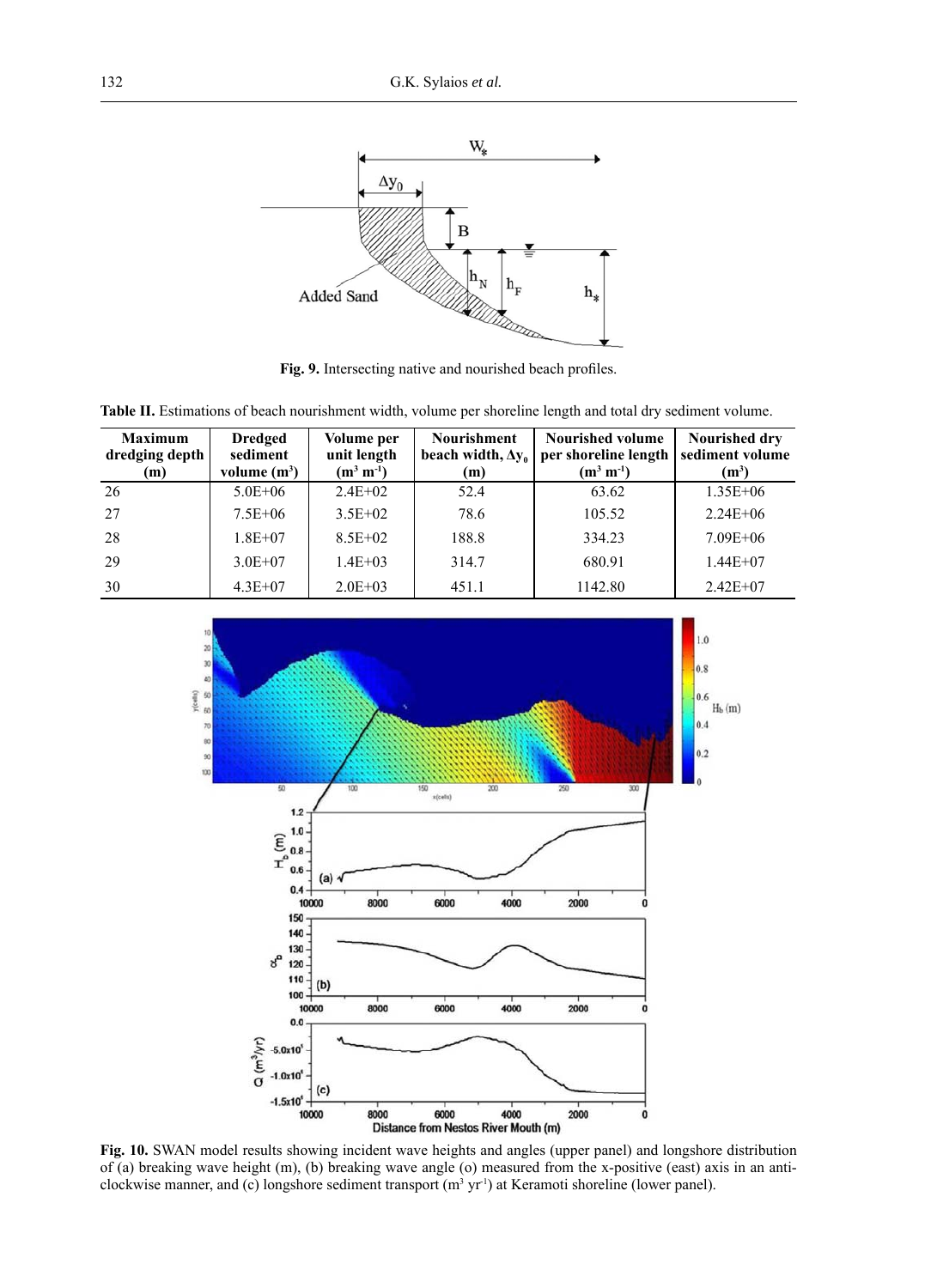Keramoti shoreline nourishment. Environmental impacts affect the dredging area, the transport zone and the nourishment area. In the dredging area, effects concentrate on alterations in the sea bottom characteristics and morphodynamics, changes in the water column properties (e.g., turbidity and SPM content) and effects on sea organisms as benthos, nekton and sensitive habitats.

Bathymetric changes in the dredging area consist of depressions while morphological alterations affect the texture of superficial sediments. These effects are minimized if anchor dredging is selected as the method of sediments' removal and the dredging area is limited in space. This could be the case for the relict sand deposit identified southern of Nestos Delta area, as it presents a prevailing vertical development and it is relatively limited in space. Hydrodynamics in the area will not be significantly altered, as bottom currents are generally low  $({\sim}0.05 \text{ m s}^{-1})$  in the studied area. Water column effects are associated to the produced turbidity plume released in the water column. The finest sediments are expected to form a superficial plume while higher grain sizes will contribute to the benthic plume. Due to the limited bottom circulation the benthic plume will have only local effects. The surface plume will be limited as water depth is relatively high. It is expected to be transported by the prevailing winds, thus increasing surface turbidity levels in a zone of 0.5 to 1 km from the dredging site. In any case, water column effects are temporal, site-specific and seasonal.

Soft bottom benthic organisms will be mostly affected by relict sand dredging activities, as a result of their partial or complete removal. Dredging is expected to destroy the microbial film of the substratum, being an important food source for benthic organisms. In our case, the vegetal component of benthic communities is close to zero, as light represents the limiting factor. High bacterial abundances, phaeopigment and chlorophyll-a concentrations have been detected by Polymenakou *et al*. (2007), at the surface sediments of the studied area. These groups appear in assemblage with benthic small crustaceans, shrimps (Tsagarakis *et al.* 2010) and demersal fish species as *S. cabrilla*, *L. cavillone*, *D. annularis* and *M. barbatus* (Kallianiotis *et al*. 2004).

The environmental alterations expected in the transport zone are quite limited in space and time. In the nourishment zone relevant effects involve benthic and fish assemblages in the proximity to the beach. However, most of these species are burrowing or temporarily migrant species, having a tendency to adapt in a stressed environment.

### *Conclusions*

A complete bathymetric, acoustic and sedimentology study was performed to identify the presence of submarine relict sands that could be used for the potential beach nourishment of the eroded coastline in Keramoti area, in the vicinity of Nestos River mouth, Northern Greece. The study area was located southern of Nestos River deltaic zone, the main sediment supplier in the area, especially before river damming in 1996.

A submarine sandbank consisting of a relict sand deposit was identified near the eroded beach, with grain size characteristics similar to the shoreline under restoration. Results illustrated that the sediment volume excavated could vary from  $5.0 \times 10^6$  m<sup>3</sup> (for excavation up to 26 m depth) to  $4.3 \times 10^7$  m<sup>3</sup> for dredging up to of 30 m depth. These scenarios correspond to a nourished beach width ranging from 52 to 450 m, respectively. Post-nourishment longshore sediment transport estimations revealed that sediment reduction could vary from  $1.34 \times 10^6$  m<sup>3</sup> yr<sup>1</sup> at the exposed deltaic part to  $2.91 \times 10^5$  m<sup>3</sup> yr<sup>1</sup> at the sheltered western coastline. Such rates indicate that the nourished beach could sustain its sand for duration of up to 33 years, in case the whole sandbank was dredged, illustrating the effectiveness of this approach for beach restoration. The consideration of environmental effects related to the beach nourishment of Keramoti coastline showed that sea bottom dredging activities and the produced turbidity plumes may affect the benthic assemblages of the sandbank, such as small crustaceans, shrimps and demersal fishes.

### *Acknowledgements*

This work was partially funded by the EU Interreg IIIC Program, Project "BeachMed-e". Part of this work has also been co-financed by the European Union (European Social Fund – ESF) and Greek national funds through the Operational Program "Education and Lifelong Learning" of the National Strategic Reference Framework (NSRF) – Research Funding Program: Heraclitus II. Investing in knowledge society through the European Social Fund.

# **References**

- Anastasiou, S., Sylaios, G. 2012. *Description of wave climate characteristics and hydrodynamic circulation in the Nestos River Delta area – Application, validation and coupling of wave and hydrodynamic models*. Proceedings of the 10<sup>th</sup> Panhellenic Symposium on Oceanography and Fisheries, Athens, 7-11/5/2012.
- Andreadaki, M., Hrissanthou, V., Kotsovinos, N. 2008. *Calculation of sediment reduction at the outlet of Nestos river basin due to the dams.* IV International Symposium on Transboundary Waters Management, Thessaloniki, 15–18/10/2008.
- Bergkamp, G., McCartney, M., Dugan, P., McNeely, J., Acreman, M. 2000. *Dams, ecosystem functions and environmental restoration. Thematic reviews II.1*.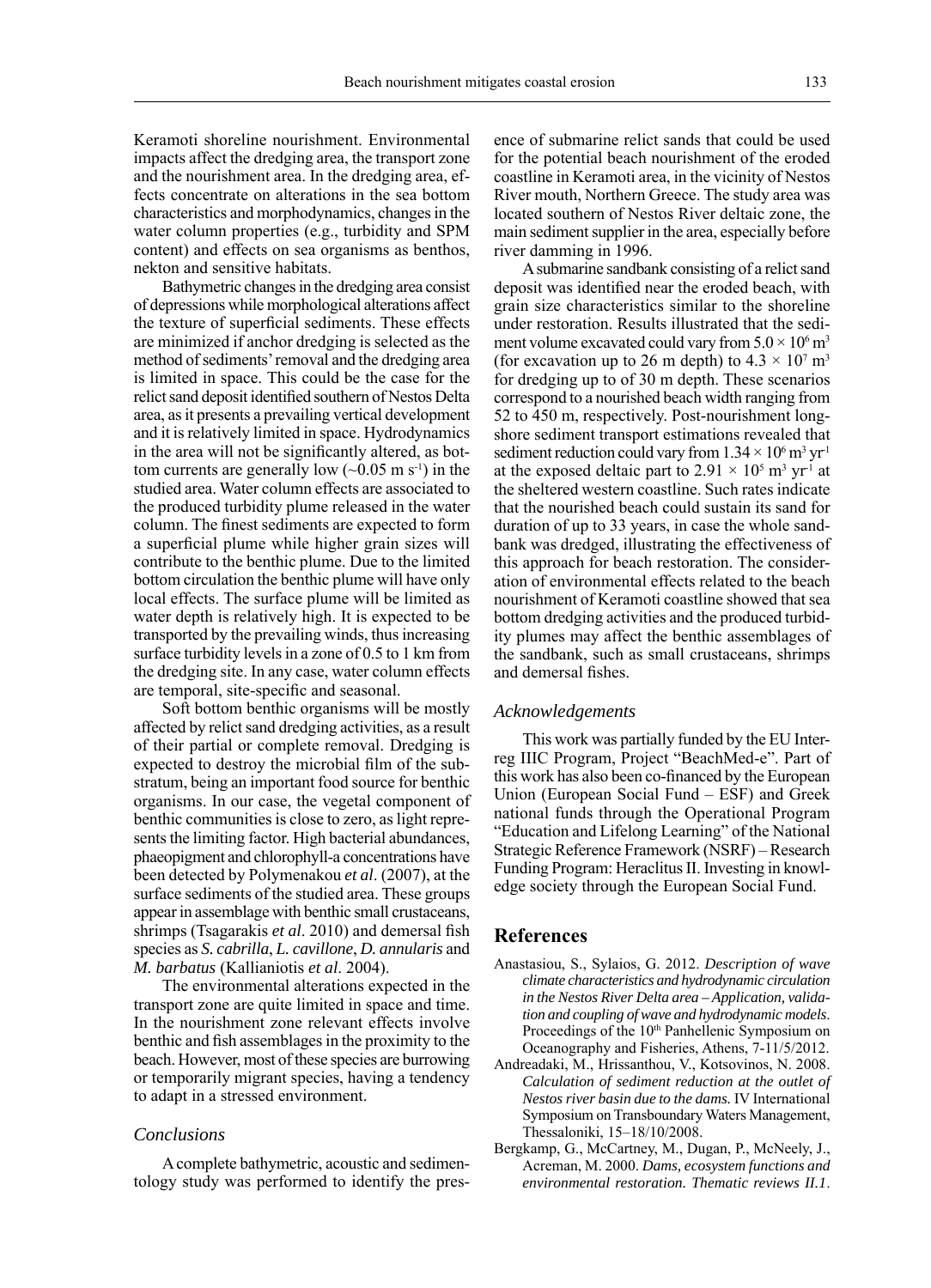World Commission of Dams, Cape Town, www. dams.org.

- Covich, A.P. 1993. Water and ecosystems. In: Gleick, P.H. [Ed.] *Water in Crisis*. Oxford University Press, New York, 40-55.
- Dean, R.G. 2002. *Beach Nourishment: Theory and Practice*. World Scientific Publishing, 390 p.
- Ganoulis, J., Skoulikaris, H., Monget, J.M. 2008. *Involving stakeholders in transboundary water resource management: The Mesta/Nestos 'HELP' basin*. International Symposium 'HELP in Action: Local Solutions to Global Water Problems – Lessons from the South', Emperor's Palace, Johannesburg, South Africa, 4-9 November 2007.
- Gerakis, P.A. 1992. *Conservation and management of Greek wetlands.* Proceedings of a Workshop of Greek Wetlands. The IUCN Wetlands Program, Thessaloniki, Greece, 17/4/1989, 497 p.
- Gerakis, A., Kalburtzi, K. 1998. Agricultural activities affecting the functions and values of Ramsar wetland sites of Greece. *Agricultural Ecosystems Environment* **70** (2-3), 119-128.
- Graf, W.L. 2006. Downstream hydrologic and geomorphic effects of large dams on American rivers. *Geomorphology* **79**, 336-360.
- Grant, G.E., Schmidt, J.C., Lewis, S.L. 2003. A geological framework for interpreting downstream effects of dams on rivers. In: O'Connor, J.E., Grant, G.E. [Eds] *A Peculiar River*. American Geophysical Union, Washington, DC, pp. 209–219.
- Hrissanthou, V. 1999. *Erosion, Transport and Sedimentation in the Nestos River Basin*. Proceedings of International Conference on Hydrology & Geochemistry. Processes of Large Scale River Basins, Manaus, Brazil, 15-19/11/1999.
- IEA, International Energy Agency 2006. *Hydropower good practices: Environmental mitigation measures and benefits*. Annex VIII, New Energy Foundation, Japan, 27 p.
- Jackson, N.L., Nordstrom, K.F., Saini, S., Smith, D.R. 2010. Effects of nourishment on the form and function of an estuarine beach. *Ecological Engineering* **36**, 1709-1718.
- Kallianiotis, A., Vidoris, P., Sylaios, G. 2004. Fish species assemblages and geographical sub-areas in the North Aegean Sea, Greece. *Fisheries Research* **68**, 171-187.
- Koutroumanidis, Th., Sylaios, G., Zafeiriou, E., Tsihrintzis, V.A. 2009. Genetic modeling for the optimal forecasting of hydrologic time-series: Application in Nestos River. *J. Hydrol.* **368**, 156-164.
- Kummu, M., Varis, O. 2007. Sediment-related impacts due to upstream reservoir trapping, the Lower Mekong River. *Geomorphology* **85**, 275-293.
- La Porta, B., Targusi, M., Lattanzi, L., La Valle, P., Paganelli, D., Nicoletti, L. 2009. Relict sand dredging for beach nourishment in the central Tyrrhenian Sea (Italy): effects on benthic assemblages. *Marine Ecology* **30**, 97-104.
- Leatherman, S.P. 1996. Shoreline stabilization approaches in response to sea level rise: U.S. experience and implications for Pacific Island and Asian Nations. *Water, Air and Soil Pollution* **92**, 149-157.
- Ligon, F.K., Dietrich, W.E., Trush, W.J. 1995. Downstream ecological effects of dams. *Bioscience* **45**, 183-192.
- Millennium Ecosystem Assessment 2005. *Inland water systems. Ecosystems and human well-being: Current state and trends*. Island Press, Washington DC.
- Nicoletti, L., Paganelli, D., Gabellini, M. 2006. *Environmental aspects of relict sand dredging for beach nourishment: proposal for a monitoring protocol*. Quaderno ICRAM n.5, 155 p.
- Nonnis, O., Paganelli, D., Proietti, R., Nicoletti, L. 2011. Physical effects related to relict sand dredging for beach nourishment in the Tyrrhenian sea: the Anzio case. *J. Coastal Res. Sp. Iss.* **64**, 1380-1384.
- Peterson, C.H., Hickerson, D.H.M., Johnson, G.G. 2000. Short-term consequences of nourishment and bulldozing on the dominant large invertebrates of a sandy beach. *J. Coastal Res.* **16**(2), 368-378.
- Poff, N.L., Hart, D.D. 2002. How dams vary and why it matters for the emerging science of dam removal. *Bioscience* **52**, 659–668.
- Polymenakou, P.N., Fragkioudaki, G., Tselepides, A. 2007. Bacterial and organic matter distribution in the sediments of the Thracian Sea (NE Aegean Sea). *Continental Shelf Research* **27**, 2187-2197.
- Postel, S., Richter, B. 2003. *Rivers for Life: Managing Water for People and Nature*. Island Press, Washington DC.
- Ruddiman, W.F., Duplesey, J.C. 1985. Conference on the last glaciation: time and mechanism, *Quaternary Res.* **23**, 1-17.
- Simonini, R., Ansaloni, I., Bonini, P., Grandi, V., Graziosi, F., Iotti, M., Massamba-N'Siala, G., Mauri, M., Montanari, G., Preti, M., De Nigris, N., Prevedelli, D. 2007. Recolonization and recovery dynamics of the macrozoobenthos after sand extraction in relict sand bottoms of the Northern Adriatic Sea. *Marine Environmental Research* **64**, 574-589.
- Sylaios, G., Akratos, C., Pisinaras, V., Kamidis, N., Tsihrintzis, V.A. 2008. *"TRITON": A monitoring station for wave climate, hydrodynamics and turbidity offshore of Nestos River mouth, N. Greece*. Proceedings of the IX International Conference on "Protection and Restoration of the Environment". Kefalonia, Greece.
- Sylaios, G., Kamidis, N., Tsihrintzis, V.A. 2010. Impact of river damming on the coastal stratification-mixing processes: The cases of Strymon and Nestos Rivers, Greece. *Desalination* **250**(1), 302-312.
- Tsagarakis, K., Coll, M., Giannoulaki, M., Somarakis, S., Papaconstantinou, C., Machias, A. 2010. Food-web traits of the North Aegean Sea ecosystem (Eastern Mediterranean) and comparison with other Mediterranean ecosystems. *Estuarine, Coastal & Shelf Science* **88**, 233-248.
- Tsihrintzis, V.A., Sylaios, G., Akratos, C., Pisinaras, V. 2008. *Beach nourishment studies along the East-Macedonia and Thrace coastline*. Proceedings of the IX International Conference on "Protection and Restoration of the Environment". Kefalonia, Greece.
- U.S. Army Corps of Engineers 1984. *Shore Protection Manual.* U.S. Army Corps of Engineers, Vicksburg, Mississippi.